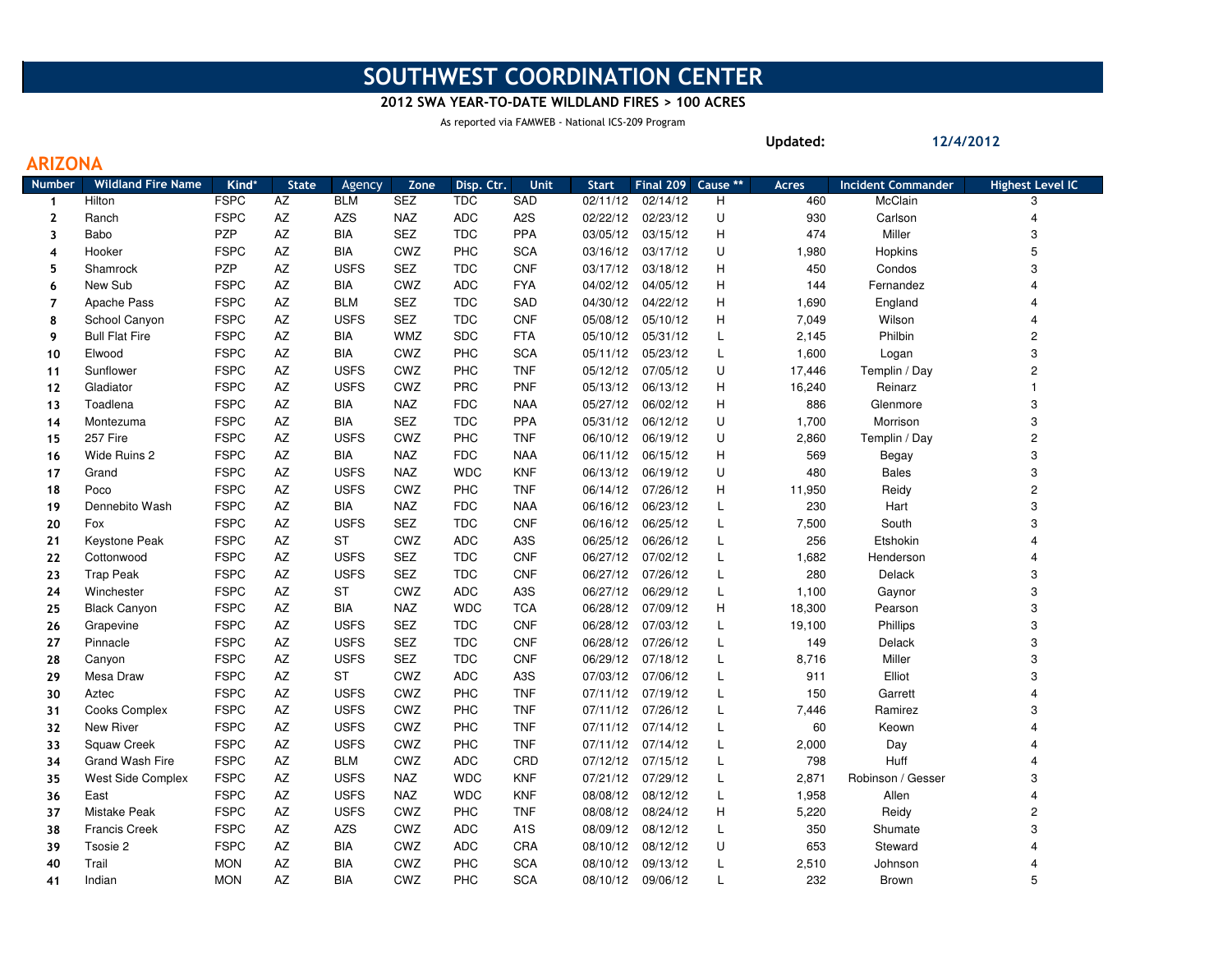| 42 | Charley         | <b>FSPC</b> | AZ | USFS       | CWZ        | PHC        | TNF        | 08/12/12 | 08/18/12 |   | 2,300 | Philbin |   |
|----|-----------------|-------------|----|------------|------------|------------|------------|----------|----------|---|-------|---------|---|
| 43 | Jumpup          | <b>FSPC</b> | AZ | USFS       | <b>NAZ</b> | <b>WDC</b> | <b>KNF</b> | 08/13/12 | 08/15/12 |   | 363   | Allen   | 4 |
| 44 | River           | <b>FSPC</b> | AZ | <b>BLM</b> | CWZ        | <b>ADC</b> | CRD        | 08/13/12 | 08/15/12 | U | 267   | Stewart | 4 |
| 45 | Queen           | <b>MON</b>  | AZ | USFS       | CWZ        | <b>PHC</b> | TNF        | 08/13/12 | 08/20/12 |   | 600   | Rose    |   |
| 46 | Shorten         | <b>MON</b>  | AZ | <b>BIA</b> | CWZ        | PHC        | <b>SCA</b> | 09/25/12 | 11/15/12 |   | 7,092 | Balish  | 4 |
| 47 | Peterson Road   | <b>FSPC</b> | AZ | <b>BIA</b> | CWZ        | ADC.       | <b>CRA</b> | 09/30/12 | 10/11/12 | Н | 196   | Stewart | 4 |
| 48 | Big Canyon      | <b>FSPC</b> | AZ | USFS       | CWZ        | PHC        | TNF        | 10/14/12 | 10/22/12 |   | 110   | Ramirez |   |
| 49 | One Three Seven | <b>FSPC</b> | AZ | USFS       | <b>NAZ</b> | <b>FDC</b> | <b>COF</b> | 10/14/12 | 10/18/12 |   | 115   | Frosbee | 4 |
| 50 | Sawmill         | <b>FSPC</b> | AZ | USFS       | <b>NAZ</b> | <b>WDC</b> | <b>KNF</b> | 10/28/12 | 10/28/12 | Н | 252   | Pearson | 4 |
| 51 | Maggie          | <b>FSPC</b> | AZ | USFS       | CWZ        | <b>PHC</b> | <b>TNF</b> | 11/03/12 | 11/07/12 | Н | 300   | Mandell | 4 |

TOTAL ARIZONA WILDLAND FIRES >100 ACRES

163,120

| <b>Number</b> | <b>Wildland Fire Name</b> | Kind*       | <b>State</b> | Agency      | Zone       | Disp. Ctr. | <b>Unit</b>      | <b>Start</b> | Final 209 | Cause ** | Acres   | <b>Incident Commander</b> | <b>Highest Level IC</b> |
|---------------|---------------------------|-------------|--------------|-------------|------------|------------|------------------|--------------|-----------|----------|---------|---------------------------|-------------------------|
|               | Whippy                    | <b>FSPC</b> | <b>NM</b>    | <b>NMS</b>  | PEZ        | <b>ADC</b> | N <sub>3</sub> S | 01/22/12     | 01/22/12  | н        | 1,369   | Chevalier / Benavidez     | З                       |
| $\mathbf{2}$  | Orio                      | <b>FSPC</b> | <b>NM</b>    | <b>BLM</b>  | PEZ        | <b>ADC</b> | <b>ROD</b>       | 04/01/12     | 04/03/12  | н        | 829     | Keller                    |                         |
| 3             | McCauley                  | <b>FSPC</b> | <b>NM</b>    | <b>NMS</b>  | GLZ        | <b>SDC</b> | N3S              | 04/11/12     | 04/12/12  | н        | 1,000   | Benavidez                 | 3                       |
| 4             | Jordan                    | <b>FSPC</b> | <b>NM</b>    | <b>USFS</b> | GLZ        | <b>SDC</b> | <b>GNF</b>       | 04/12/12     | 04/21/12  | U        | 409     | Boykin                    | 3                       |
| 5.            | Big John                  | <b>FSPC</b> | <b>NM</b>    | <b>NMS</b>  | PEZ        | <b>ADC</b> | N <sub>5</sub> S | 04/22/12     | 04/22/12  |          | 850     | Deen                      | 5                       |
| 6             | Daughtery                 | <b>FSPC</b> | <b>NM</b>    | <b>NMS</b>  | PEZ        | <b>ADC</b> | N <sub>5</sub> S | 04/22/12     | 04/22/12  |          | 960     | Chenault                  | 5                       |
|               | Bar Clay                  | <b>FSPC</b> | <b>NM</b>    | <b>NMS</b>  | PEZ        | <b>ADC</b> | N <sub>5</sub> S | 04/24/12     | 04/26/12  |          | 301     | Finch                     |                         |
| 8             | Whitewater-Baldy          | <b>FSPC</b> | <b>NM</b>    | <b>USFS</b> | GLZ        | <b>SDC</b> | <b>GNF</b>       | 05/16/12     | 07/19/12  |          | 297,845 | Siacca                    |                         |
| 9             | 4V Ranch                  | <b>FSPC</b> | <b>NM</b>    | <b>NMS</b>  | SNZ        | <b>SFC</b> | N <sub>4</sub> S | 05/29/12     | 05/31/12  |          | 300     | Vigil                     | 3                       |
| 10            | Alexis                    | <b>FSPC</b> | <b>NM</b>    | <b>NMS</b>  | PEZ        | <b>ADC</b> | N <sub>5</sub> S | 06/02/12     | 06/04/12  | U        | 587     | Cunningham                |                         |
| 11            | <b>Bear Springs</b>       | <b>FSPC</b> | <b>NM</b>    | <b>USFS</b> | SNZ        | <b>SFC</b> | <b>SNF</b>       | 06/03/12     | 06/12/12  | L        | 622     | Delmerico                 | 3                       |
| 12            | Full Moon                 | <b>FSPC</b> | <b>NM</b>    | <b>NMS</b>  | PEZ        | <b>ADC</b> | N <sub>5</sub> S | 06/03/12     | 06/03/12  |          | 2,500   | Cain                      | 5                       |
| 13            | Lee Ranch                 | <b>FSPC</b> | <b>NM</b>    | <b>NMS</b>  | PEZ        | <b>ADC</b> | N <sub>5</sub> S | 06/03/12     | 06/03/12  |          | 2,500   | Cater                     | 5                       |
| 14            | Little Bear               | <b>FSPC</b> | <b>NM</b>    | <b>USFS</b> | PEZ        | <b>ADC</b> | LNF              | 06/04/12     | 07/02/12  |          | 44,330  | Reinarz                   |                         |
| 15            | Colorado Peak             | <b>FSPC</b> | <b>NM</b>    | <b>USFS</b> | SNZ        | <b>SFC</b> | <b>SNF</b>       | 06/06/12     | 06/10/12  |          | 246     | Lane                      |                         |
| 16            | Romero                    | <b>FSPC</b> | <b>NM</b>    | <b>ST</b>   | ABZ        | ABC        | N6S              | 06/21/12     | 07/06/12  | Н        | 360     | Romero                    | 3                       |
| 17            | Sawmill                   | <b>FSPC</b> | <b>NM</b>    | <b>USFS</b> | ABZ        | ABC        | <b>CIF</b>       | 06/23/12     | 07/08/12  |          | 104     | Boykin                    | 3                       |
| 18            | Horse Canyon              | <b>FSPC</b> | <b>NM</b>    | <b>USFS</b> | PEZ        | <b>ADC</b> | LNF              | 06/29/12     | 07/08/12  |          | 7,287   | Northcott                 | 3                       |
| 19            | Sierra Grande             | <b>FSPC</b> | <b>NM</b>    | <b>ST</b>   | <b>TAZ</b> | <b>TDC</b> | N <sub>2</sub> S | 07/05/12     | 07/09/12  |          | 101     | Obryant                   | 3                       |
| 20            | Cerro Del A               | <b>MON</b>  | <b>NM</b>    | <b>BLM</b>  | <b>TAZ</b> | <b>TDC</b> | <b>TAD</b>       | 07/17/12     | 09/18/12  |          | 675     | Pacheco                   | 3                       |
| 21            | Hold Up                   | <b>FSPC</b> | <b>NM</b>    | <b>USFS</b> | ABZ        | ABC        | CIF              | 08/10/12     | 08/23/12  | L        | 170     | Cornwell                  |                         |
| 22            | Nobody's Looking          | <b>FSPC</b> | <b>NM</b>    | <b>NMS</b>  | SNZ        | <b>SFC</b> | N <sub>4</sub> S | 08/29/12     | 09/24/12  | L        | 250     | Negal                     |                         |
| 23            | Midnight                  | <b>PZP</b>  | <b>NM</b>    | <b>USFS</b> | <b>TAZ</b> | <b>TDC</b> | CAF              | 10/23/12     | 11/01/12  | U        | 363     | Mondragon                 | 3                       |

NEW MEXICO WILDLAND FIRES >100 ACRES

363,958

## WEST TEXAS / OKLAHOMA (Federal Units Only)

| Number <sup>1</sup> | Wildland Fire Name 1 | Kind*       | <b>State</b>                           | Agency     | Zone :     | Disp. Ctr. | Unit | <b>Start</b> | Final 209 Cause ** | Acres | ident Commander . | Highest Leve IC |
|---------------------|----------------------|-------------|----------------------------------------|------------|------------|------------|------|--------------|--------------------|-------|-------------------|-----------------|
|                     | Chicken              | <b>FSPC</b> | $\overline{\phantom{a}}$<br>$\sqrt{ }$ | <b>NPS</b> | <b>ABZ</b> | ABC        | LAF  | 01/22/12     | 01/23/12           | 2,228 | Fields            |                 |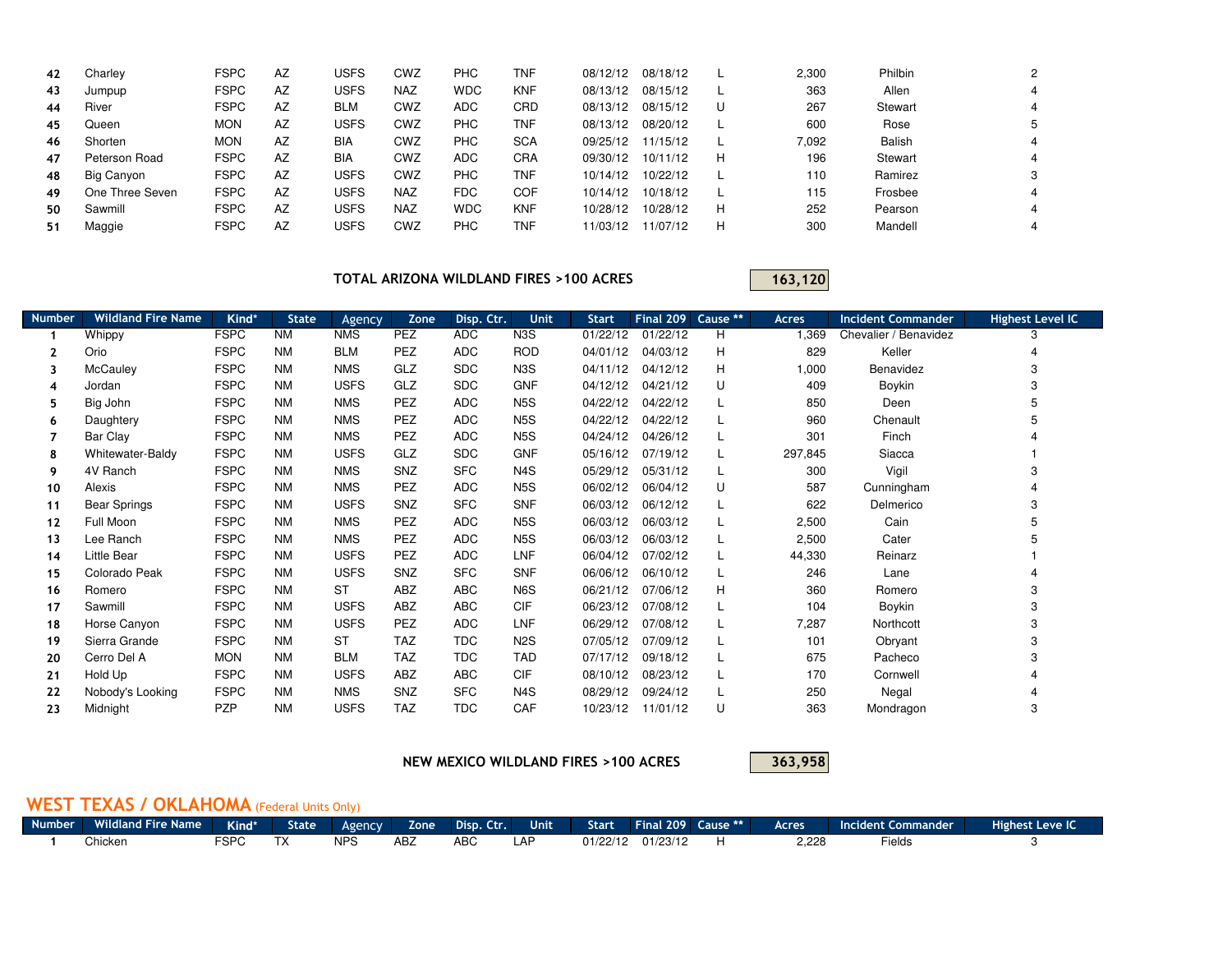WEST TEXAS WILDLAND FIRES >100 ACRES

## SOUTHWEST AREA WILDLAND FIRES >100 ACRES

529,306

2,228

| Incidents in RED have not been finalized in the 209 Program.                                                                                                                    |                           |  |  |  |  |  |
|---------------------------------------------------------------------------------------------------------------------------------------------------------------------------------|---------------------------|--|--|--|--|--|
| $=$ KIND<br>FSPC = Full Suppression / Perimeter Control<br>PZP = Point or Zone Protection / Limited Perimeter Control<br>$MCC$ = Monitor / Confine / Contain (Resource Benefit) |                           |  |  |  |  |  |
| $**$ = LAST ICS-209 RECEIVED<br>Contain, Control, or Out Date, or Final 209 Received                                                                                            |                           |  |  |  |  |  |
| $=$ CAUSE                                                                                                                                                                       |                           |  |  |  |  |  |
| $H = H$ Caused                                                                                                                                                                  | $U =$ Under Investigation |  |  |  |  |  |
| $L =$ Lightning Caused                                                                                                                                                          | $NR = No$ Report          |  |  |  |  |  |

 $+$